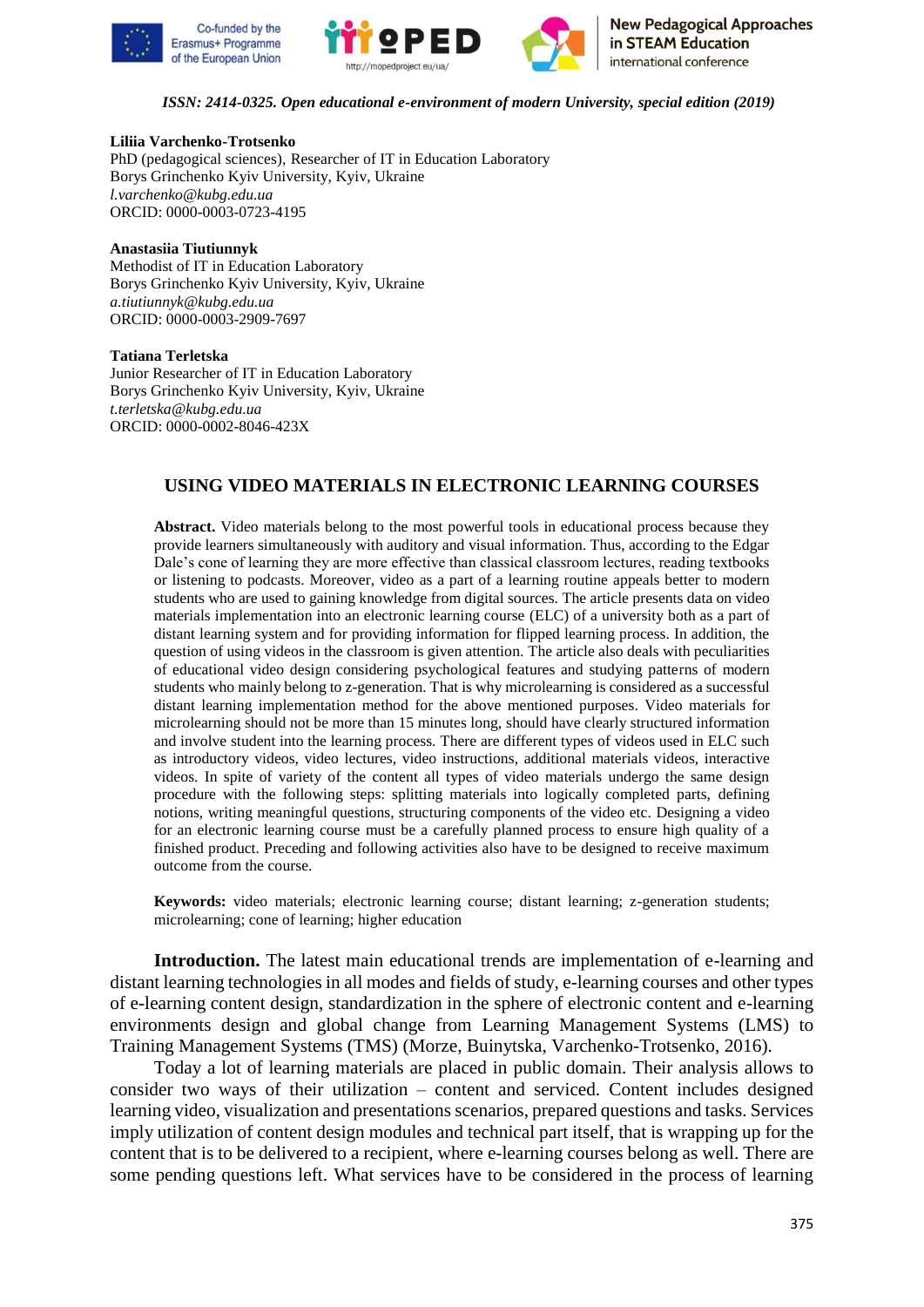





content design? What technologies should be used to boost students' motivation for learning and to provide learning process quality?

That is why in Borys Grinchenko Kyiv University we pay attention to e-learning implementation where electronic content (e-content) is used including e-learning courses (ELC) and electronic collaboration (e-collaboration) technologies of all participants on the basis of designed electronic informational learning environment of the University. One of the ways of e-content integration into ELC is creation of video materials.

**Analysis of recent studies and publications.** The question for video design and utilization in learning process is addressed in researches of Abramova I., Zimin A., Meshcheriakova A., Nozdracheva V., Norenkova I., Seitveliieva S., Tabakova V. and others. The microteaching method is partly highlighted in publications of Avramenko K., Vitvytska S., Semerikova S., Starosta V., Cherednychenko L., Shcheglova E. and other scientists.

**The article's goal** is to determine peculiarities of creation and utilization effective video materials in ELC to support electronic informational learning environment of the University.

Recently concept of teaching in higher education institution has been changing from teaching aimed at theoretical materials exploration where a teacher is the main source of informational data to practice-oriented teaching, active involvement of students into educational process where students' needs and peculiarities of teaching z-generation students are considered such as digital technologies and devices utilization and different cognitive learning styles. Existent labor market sets for higher education the task to train a modern, creative, mobile graduate who has a complex of щoccupational key competencies and is ready to effectively perform their professional activities in the conditions of globalization and informatization of all spheres of the society.

Teachers use multimedia technologies to provide students with learning materials and let their students learn without time or place limitations. Students are taught to search for and choose required data to prepare for their classroom lessons, and it is expected that they will be more active and responsible for their own learning process.

Learning videos allow students to watch educational content as many times as it is necessary for gaining deep basic knowledge.

Digital learning multimedia materials are easy to store, watch, change and transfer.

In the process of preparation for implementation of flipped learning teachers are able to check and demonstrate in free access for all students a curriculum, tasks and requirements for learning outcomes and their assessment, to constantly improve pedagogical design of students' activities and learning content.

Having sufficient level of basic knowledge on the topic students have more time for active learning, formulation and discussion of own questions, determination of practice-oriented problems and their joint solution. Under such circumstances teachers are able to provide individual consultations which help students with their difficulties in the learning process.

Activeness and discussion in the classroom can raise the level of collaboration between students and teachers. Active atmosphere can boost students' motivation for learning and educational effect will grow thanks to collaboration with co-students.

Educational effect in modern higher institution has to be built on the basis of innovational pedagogical technologies utilization including digital technologies. There is specific interest to video in particular on the basis of scientific research in the field of pedagogical design and pedagogical psychology. At the end of 1960s Edgar Dale, a famous researcher, gave his students the same learning material in different ways. After that he analyzed the students' abilities to recreate received information. As a result, he came to the following conclusions:

Listening to lectures and reading materials on a required topic are the least effective ways of uptake of content;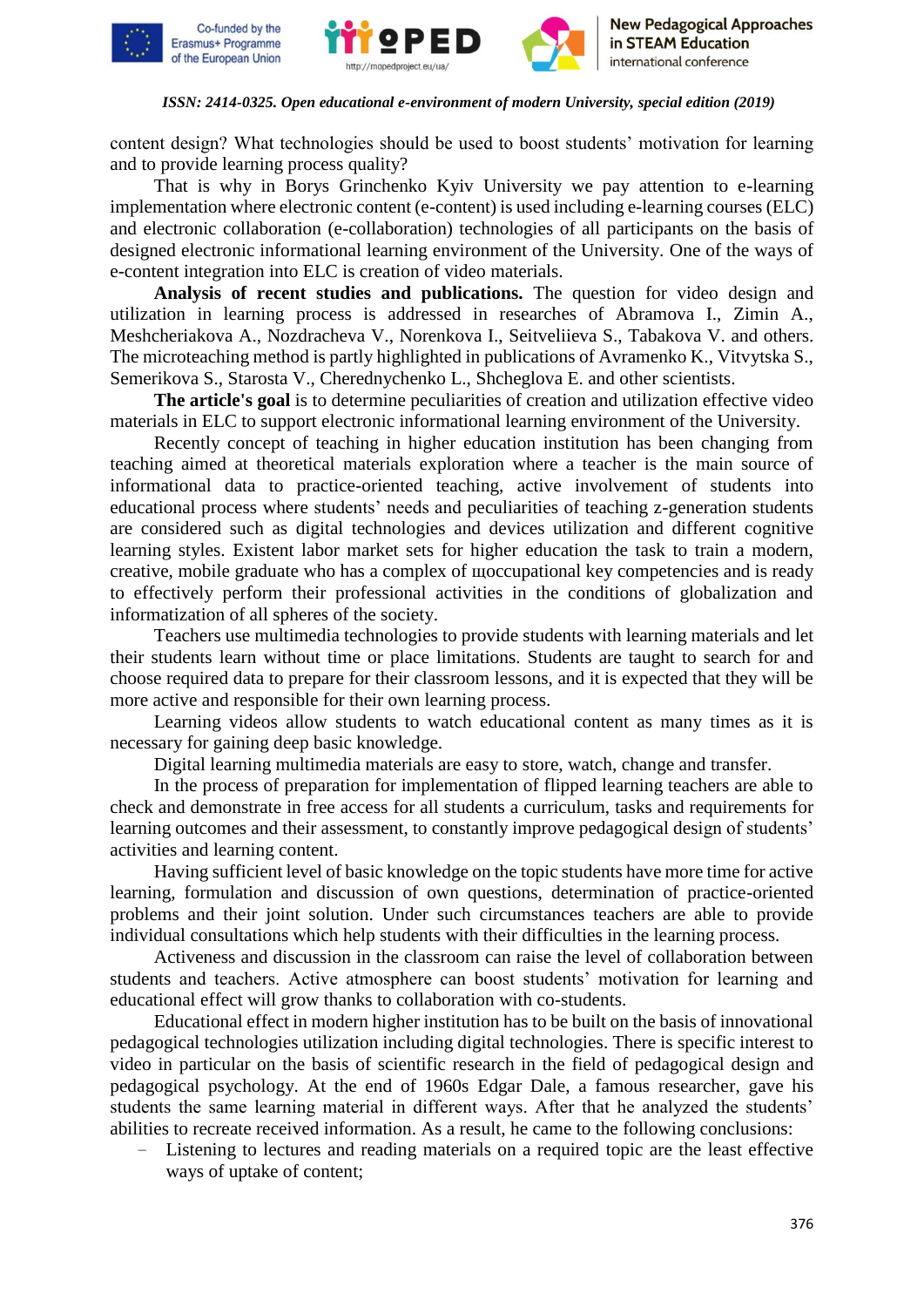





− Practice-based learning and using gained knowledge is the most effective method to learn anything.

The results of the conducted analysis were presented as a scheme that was titled "Edgar Dale's Cone of Learning" (Fig. 1). It was constructed on the basis of the scientist's research results, but the percentage was added by his followers who carried out their own researches (Korchanov, 2008).

## **After 2 weeks, we tend to remember…**



# Fig. 1. The Cone of Learning (Edgar Dale)

This scheme helps to understand, for example, why video is perceived and remembered by a person better than a book or a podcast as human's brain perceives audial and visual information fragments simultaneously more effectively.

Works by Naumov Volodymyr supplement the above mentioned researches. In his opinion, knowledge presented in a distant course can be classified into several types:

- 1. Objective. That is data about defined objects, their qualities and interplay.
- 2. Conceptual. Here general description of system objects is considered (notions, classifications, principles, generalization, theories, models, etc.). Their past, present and future states are considered.
- 3. Procedural. It is a description of the method and procedure of objects manipulation and their transformation.
- 4. Pragmatic (competency based). Determination of the degree of application adequacy of objective, conceptual and/or procedural knowledge towards circumstances, norms and values (Naumov, 2012, pp. 25-27).

And if we accept that static images can be a form of reconstitution of conceptual and partly objective knowledge, then an optimal format of presenting procedural knowledge will be video, of course. Thanks to visualization of content (video or other digital learning materials) representatives of Z-generation, where modern students belong, are able to watch educational material anywhere and as a result learn it better (Morze, Smyrnova-Trybulska, Umryk, 2015). Most students have mobile smart-gadgets and according to the statistics 92% of students use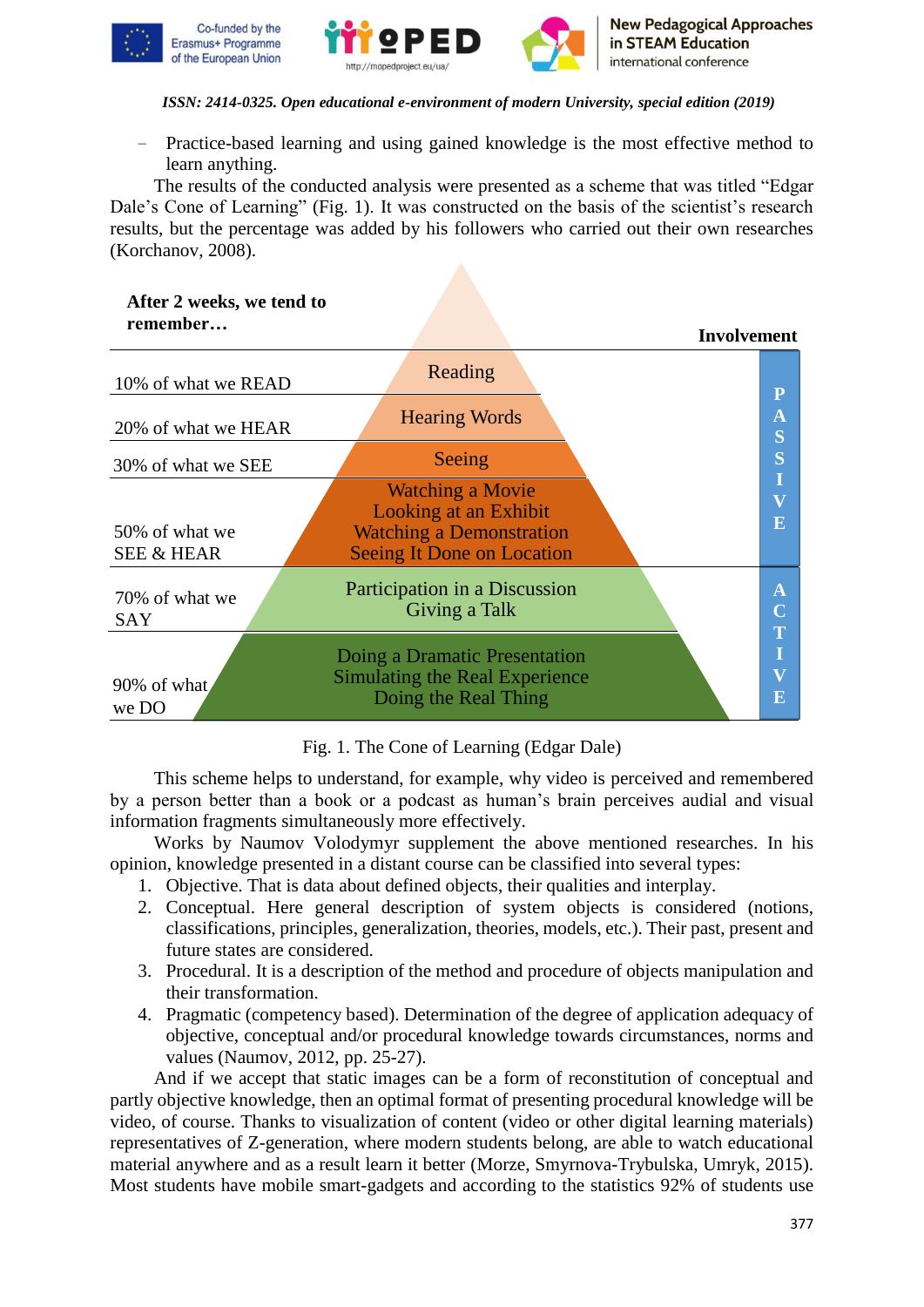



their devices in educational process (Payne, 2013). Learning tasks can be diversified with the help of digital media materials which are placed on an education platform of a university including those with the help of ELC in LMS. Types of video in ELC are presented in Fig. 2.

• Short ELC content description to form general idea about the course for users

Video lectures

- Classroom lecture recording Video recording of a traditional course lecture
- Micro lecture effective short video matelials prepared purposely for ELC
- Webinar recording Video recording of a webinar which was conducted by the teacher

Video instructions

• Reference materials for practical, laboratory tasks, etc.

Additional materials (resources)

• Links on video materials from the Internet etc. (for example, famous lecturers' videos, 360 videos)

Interactive videos

• Branched video watching scripts implementation with the possibility to form own educational path

Fig. 2. Types of video in ELC

As examples of educational videos can serve:

- − Lecture recording
- − Recording in a studio
- − Video scribing
- − Video infographics
- − Video animation
- − Screencast
- − Video demonstration
- − Webinar recording
- − Video timeline, travel, scaling
- − 3D visualization, video 360°
- − Dialogs, slideshow

Successful learning with the help of video can be fulfilled using ELC based on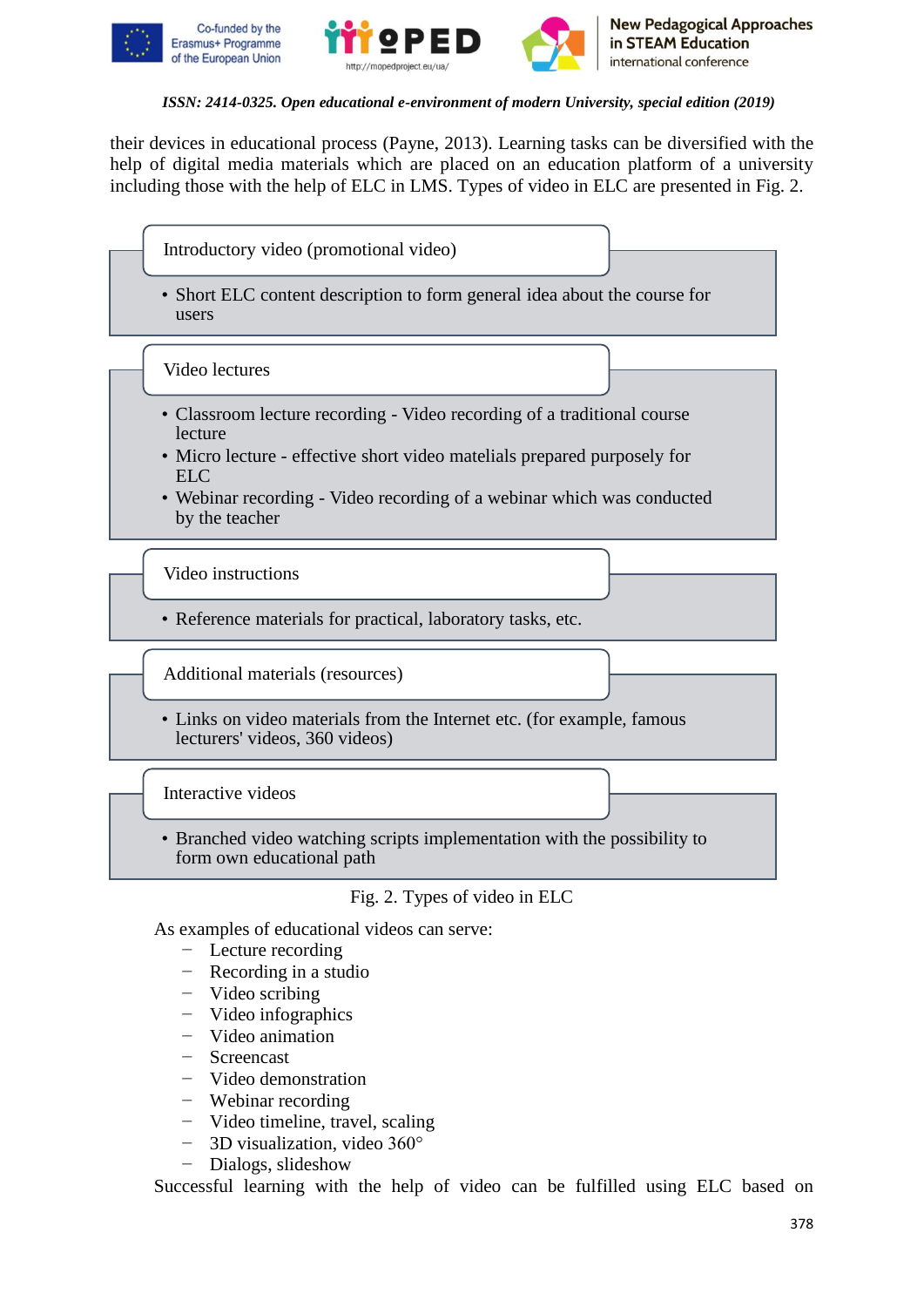





microlearning.

To the peculiarities of microlearning belong (Sanal, 2018): learning content division into micro modules 5-10 minutes each which provides students with a possibility to gain knowledge faster; possibility to study in convenient time and in any place; rise of motivation for learning though simplicity, little time required and building learners' confidence; less time for preparation both for a student and for a teacher. Advantages of microlearning are easily updated content, profitability increase, students' knowledge gaps determination and filling, possibility to react quickly on learning materials change depending on the students' feedback received in the educational process, speedwork.

One of the most important issues for creating high-quality video materials by teachers is that general concept of learning video materials design required. Video materials are an effective instrument as learners receive data through two channels – auditory and visual. Important factors are video content (completed part of learning material), duration (optimal for perception) and type (text data, infographics, speaker recording etc.). Let us define components of a qualitative video: a duration up to 6-15 minutes, a completed educational idea that corresponds the learning goals, a natural pace of speech, an interesting content delivery based on an outlined problem with the help of inquiry based questions formulation. After each video with completed idea students are offered to answer several questions. The questions support all three stages of educational process: they serve as a guideline at the beginning, as a self-check method in the studying process and as a possibility to assess own results at the end.

In his lecture for the Harvard initiative on teaching and learning Professor Mayer R. gives advice which have to be considered while creating a video ("How to create video for an online course", 2019):

- Utilize visual materials, but avoid extra detailing.
- Highlight the main ideas. For example, make keywords in bold if you display a text on the screen.
- Combine auditory and visual data. For example, animation is perceived better when supported by oral explanation than by a text form. In addition, it is necessary to explain the material simultaneously with the animation or the image emergence, but not after that.
- Personalize. Materials should be delivered in the form of a conversation with spectators.

Let us determine steps of theoretical data for ELC preparation which will serve as a basis for video materials creation:

**Step 1**

- 1. Select main notions of an electronic lecture.
- 2. Build a logical scheme for the notions.

# **Step 2**

- 1. Divide a lecture into completed logical parts.
- 2. Formulate meaningful questions to each part.
- 3. If a meaningful question applies to main notions, processes, objects of the discipline, place it into the list of questions to the lecture.
- 4. Place a meaningful question at the beginning of the correspondent part of the lecture.
- 5. Change the meaningful question into a problem-based question.

# **Step 3**

- 1. Divide your lecture material into main and additional.
- 2. Additional material place at the end of a lecture in the form of links.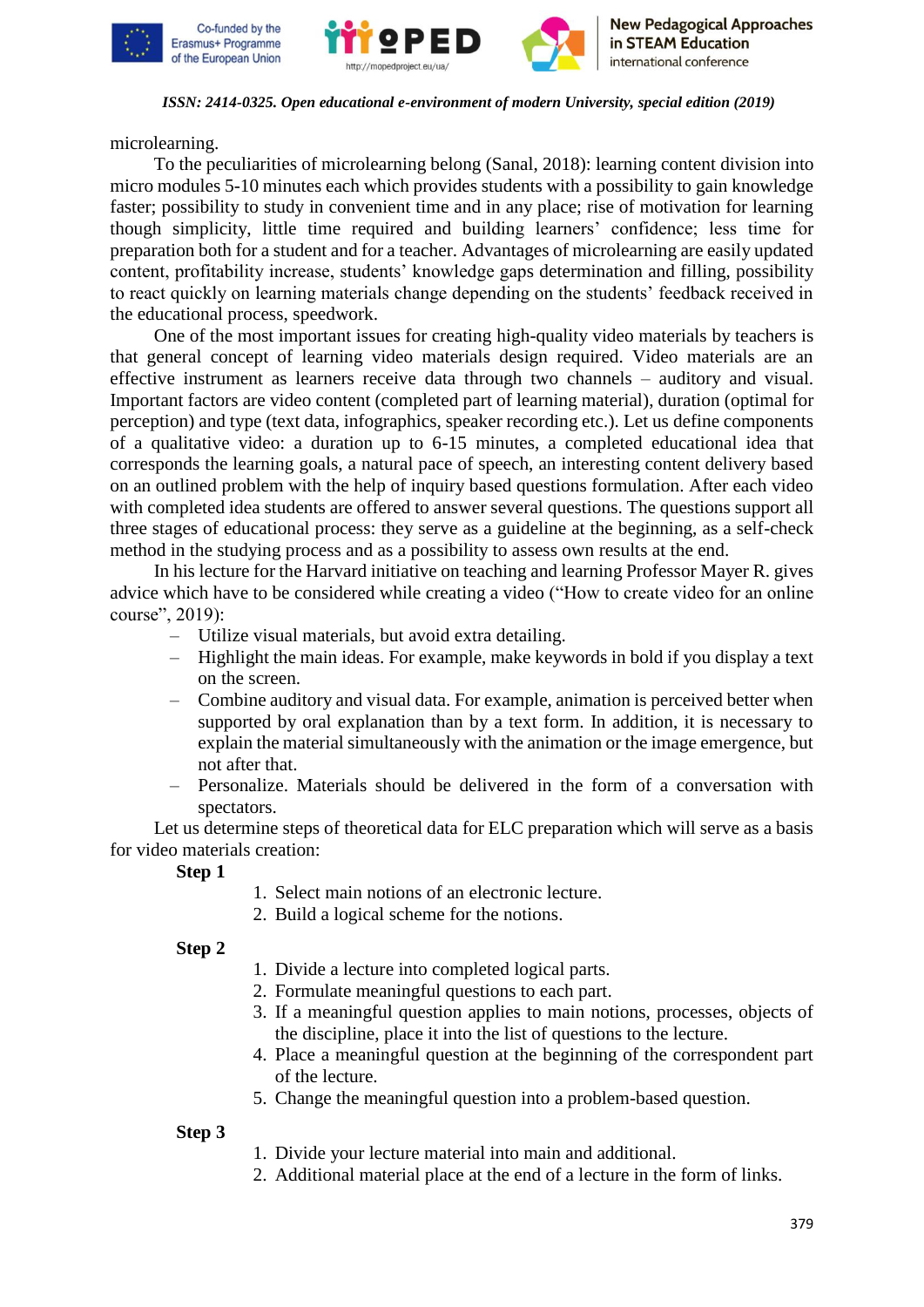





3. Titles of all formulated questions place at the beginning of a lecture – trey will form its structure.

**Step 4**

- 1. Choose a separate part of a lecture.
- 2. Highlight:
	- a. Definitions. Copy definitions to the glossary. For new notions create links in the glossary.
	- b. Examples: Insert links.
	- c. Processes: Build a diagram.
	- d. Comparisons: Build a diagram.
- 3. Read the remained text attentively. Take away connecting words which are used in the written form and speech patterns
- 4. Change complex sentences into simple sentences.

## **Step 5**

- 1. Place internal links into a lecture.
- 2. Place necessary images and graphics into a lecture.
- 3. Find e-resources and formulate a list of e-references.

According to the principles of microlearning every ELC has to consist of learning sessions and every learning session contributes to successful implementation of educational process. For this purpose, preparation of ELC sessions suggests designing an introduction, an active learning stage and a closure ("Microlearning – small steps to great results", 2017).

**Conclusions.** Utilization of video materials in electronic learning courses of a modern university allows:

- − to present learning material with a high level of visualization;
- − to raise students' motivation through demonstration ways of using learned information in practice;
- − to widen potential of educational process individualization;
- − to ensure wide field of contacts with all participants of an educational process;
- − to provide wide possibilities for active individual work of students;
- − to improve practical orientation of educational process by stimulated events and using video fragments on practical and seminar lessons both as educational material and as a result of performing practical tasks.

All video materials must be designed considering cognitive features of modern students who frequently switch their attention and read less which means that videos have to be short. Also a teacher has to be ready to create high quality video materials and be able to organize electronic collaboration and communication of students.

**Prospects for further research.** Research of readiness of academics to use video materials for different disciplines and design of methodology for using flipped learning in educational process while distant learning technologies implementation can be considered.

# **ACKNOWLEDGEMENT**

The research leading to these results received, within the framework of the Modernization of Pedagogical Higher Education by Innovative Teaching Instruments. MoPED – KA2 CBHE – 586098-EPP-1-2017-1-UA-EPPKA2-CBHE-JP. This project is funded with the support of the European Commission. This publication reflects the views only of the author, and the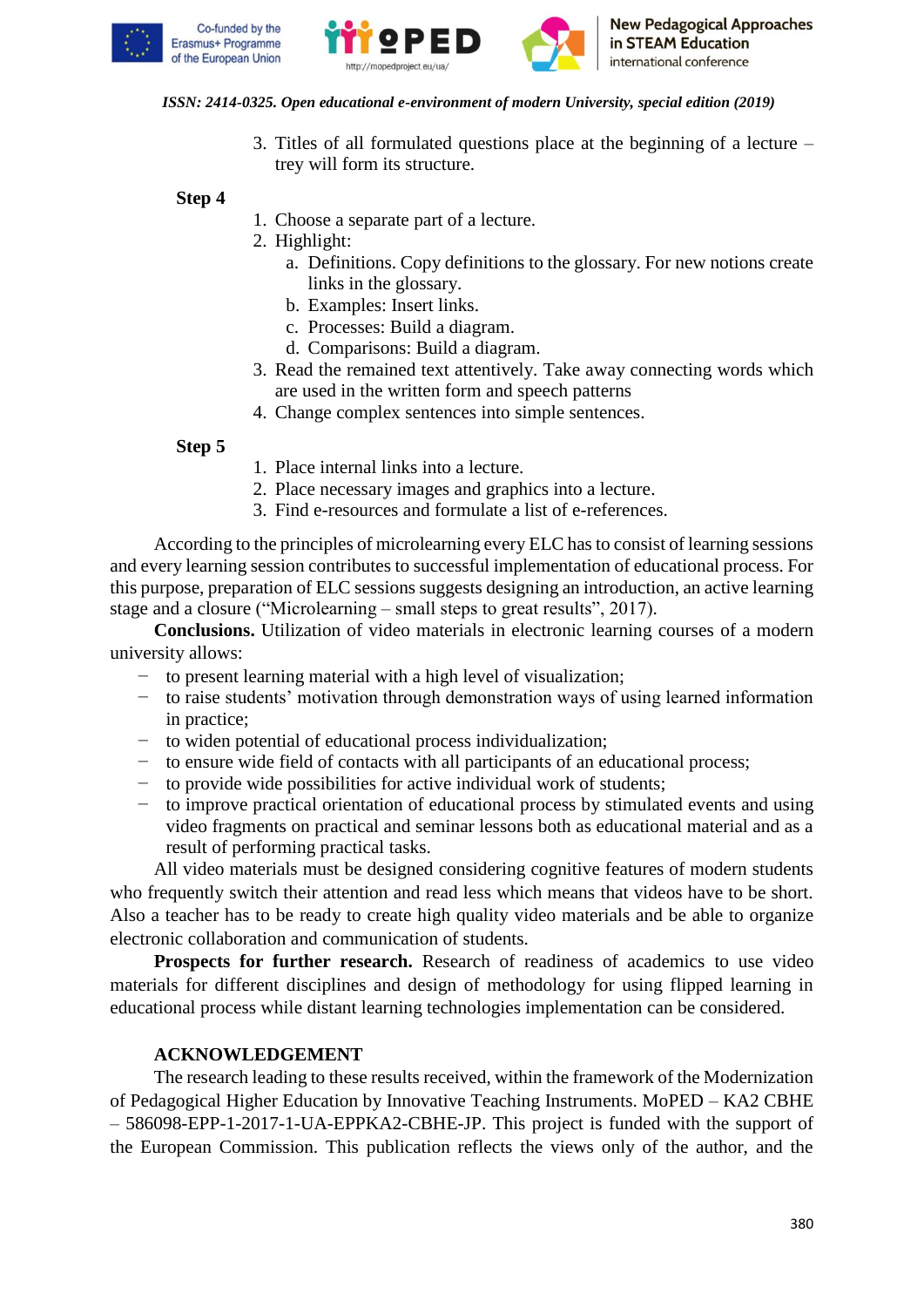





Commission cannot be held responsible for any use which may be made of the information contained therein.

# **REFERENCES**

Morze, N., Buinytska, O. & Varchenko-Trotsenko, L. (2016). Creating a modern elearning course in the MOODLE system. PP Buynitsky OA, Kamyanets-Podilsky, 232 p. ISBN 978-617-608-064-0 (in Ukrainian)

Korchanov, S. (2008). Definition dictionary of marketing terms (illustrated encyclopedia). Flita, Moscow (in Russian)

Naumov, V. (2012). Design of a corporate electronic course. Vernaja linija, Novorossiysk, 104 p. (in Russian)

Morze, N., Smyrnova-Trybulska, E. & Umryk, M. (2015) Designing an e-university environment based on the needs of net-generation students International Journal of Continuing Engineering Education and Life-Long Learning, 25 (4), 466-486. ISSN 1741-5055.

Payne, Jonathan (2013). Smartphone use by college students (Infographic). June 10, 2019.

[https://www.business2community.com/infographics/smartphone-use-college-students](https://www.business2community.com/infographics/smartphone-use-college-students-infographic-0684295)[infographic-0684295](https://www.business2community.com/infographics/smartphone-use-college-students-infographic-0684295)

Sanal, A. (2018). 5 Benefits of Microlearning – Employees and Organizations. June 24, 2019.

<https://playxlpro.com/five-benefits-of-microlearning>

How to create video for an online course (2019). May 22, 2019.

<http://blog.ed-era.com/iak-stvoriti-vidieo-dlia-onlain-kursu> (in Ukrainian)

Microlearning – small steps to great results (2017). June 15, 2019.

<http://blog.ed-era.com/microlearning-malimi-krokami-do-vielikikh-riezultativ> (in Ukrainian)

# **ВИКОРИСТАННЯ ВІДЕО-МАТЕРІАЛІВ У ЕЛЕКТРОННИХ НАВЧАЛЬНИХ КУРСАХ**

### **Варченко-Троценко Лілія Олександрівна**

Кандидат педагогічних наук, науковий співробітник науково-дослідної лабораторії інформатизації освіти Київський університет імені Бориса Грінченка, м. Київ, Україна *l.varchenko@kubg.edu.ua*  ORCID: 0000-0003-0723-4195

### **Тютюнник Анастасія Володимирівна**

Методист науково-дослідної лабораторії інформатизації освіти Київський університет імені Бориса Грінченка, м. Київ, Україна *a.tiutiunnyk@kubg.edu.ua* ORCID: 0000-0003-2909-7697

### **Терлецька Тетяна Сергіївна**

Молодший науковий співробітник науково-дослідної лабораторії інформатизації освіти Київський університет імені Бориса Грінченка, м. Київ, Україна *t.terletska@kubg.edu.ua* ORCID: 0000-0002-8046-423X

**Анотація.** Відео-матеріали належать до найпотужніших інструментів в освітньому процесі, оскільки вони забезпечують одночасне сприйняття учасниками навчання аудіальної та візуальної інформації. Тож, відповідно до конуса навчання Едгара Дейла, вони є більш ефективними, ніж класичні аудиторні лекції, читання підручників чи прослуховування подкастів. Більш того, відео як частина навчальної рутини більше імпонують сучасним